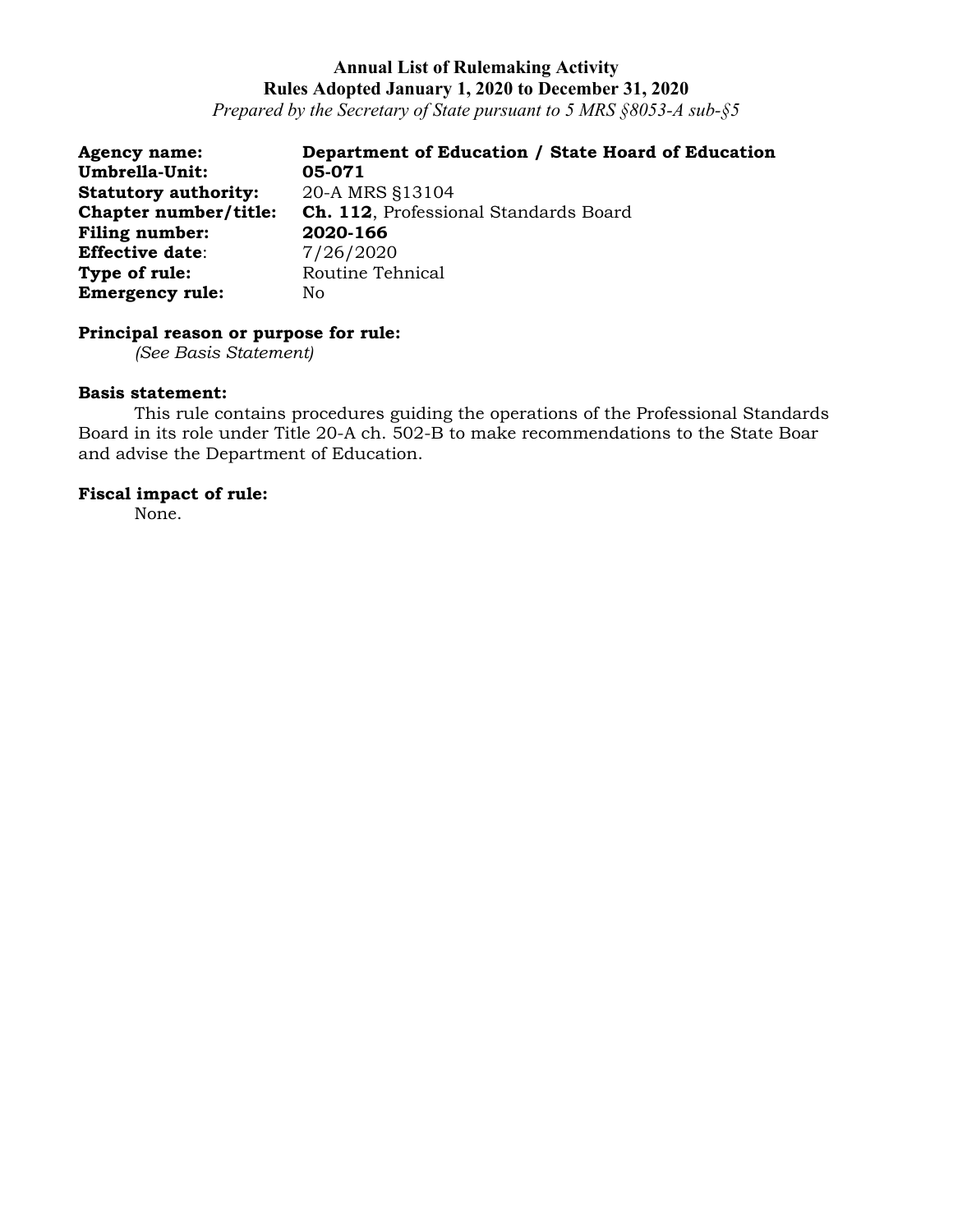*Prepared by the Secretary of State pursuant to 5 MRS §8053-A sub-§5*

| <b>Agency name:</b>         | <b>Department of Education</b>                                   |
|-----------------------------|------------------------------------------------------------------|
| Umbrella-Unit:              | 05-071                                                           |
| <b>Statutory authority:</b> | 20-A MRS §13011(1)                                               |
| Chapter number/title:       | <b>Ch. 115.</b> The Credentialing of Education Personnel:        |
|                             | Part II, Requirements for Specific Certificates and Endorsements |
| <b>Filing number:</b>       | 2020-101                                                         |
| <b>Effective date:</b>      | 5/23/2020                                                        |
| Type of rule:               | Major Substantive                                                |
| <b>Emergency rule:</b>      | No                                                               |

# **Principal reason or purpose for rule:**

*(See Basis Statement)*

## **Basis statement:**

The State Board is reinstating ch. 115 part II, "Requirements for Specific Certificates and Endorsements", which was in effect May 14, 2014. These rules following the emergency adoption of these same versions of ch. 115, will be in effect until such time as the State Board has developed new ch. 115 rules.

# **Fiscal impact of rule:**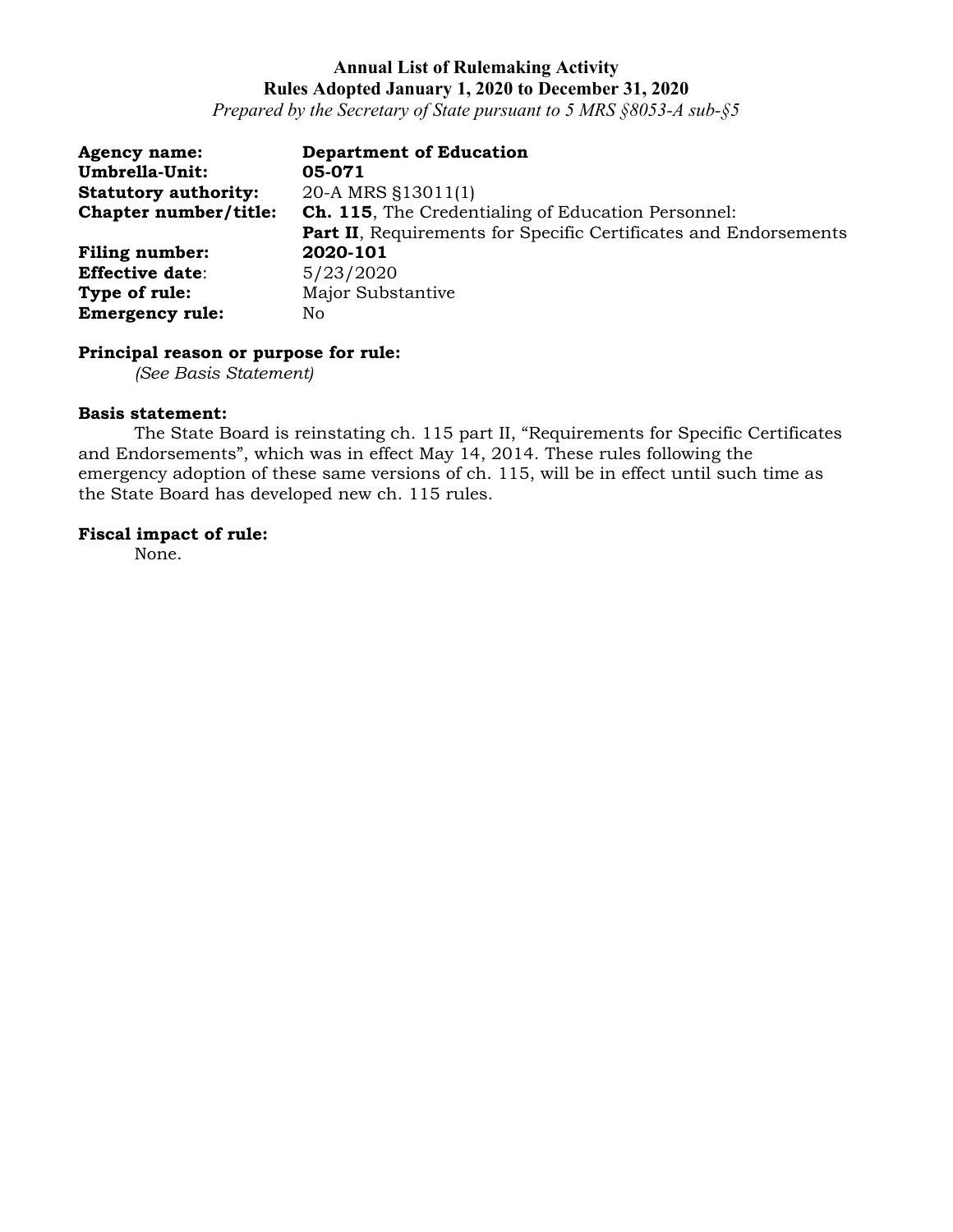*Prepared by the Secretary of State pursuant to 5 MRS §8053-A sub-§5*

| <b>Agency name:</b><br><b>Umbrella-Unit:</b> | <b>Department of Education</b><br>05-071                                                     |
|----------------------------------------------|----------------------------------------------------------------------------------------------|
| <b>Statutory authority:</b>                  | 20-A MRS §4502(5)                                                                            |
| Chapter number/title:                        | <b>Ch. 125</b> , Basic Approval Standards: Public Schools and School<br>Administrative Units |
| <b>Filing number:</b>                        | 2020-102                                                                                     |
| <b>Effective date:</b>                       | 5/23/2020                                                                                    |
| Type of rule:                                | Major Substantive                                                                            |
| <b>Emergency rule:</b>                       | No.                                                                                          |

### **Principal reason or purpose for rule:**

*(See Basis Statement)*

#### **Basis statement:**

The State Board and the Department of Education are proposing the repeal and replacement of ch. 125: *Basic Approval Standards: Public Schools and School Administrative Units*.

The last repeal and replace of State Board of Education/Maine Department of Education Rule ch. 125 was in 2002. The resulting language was highly duplicative of statute. The attached replacement eliminates duplication when possible, and includes minimum requirements where provided in law.

To this end, the rule sets out school approval standards and requirements in a linear fashion, addressing requirements in the order they appear in statute when possible, and providing detail where necessary. For clarity, a chart referenced in Section 4 of the rule resides on the Department web page and contains a comprehensive list of requirements and citations.

Specific revisions to the Rule are as follows:

- Based on a cross-walk conducted by the Department, language which is duplicative of statute or is outdated has been updated or eliminated;
- The definition of school has been revised:
- Unnecessary definitions have been eliminated;
- Certain requirement exceptions for SAUs that tuition all or whole populations of students out of the resident unit have been added;
- Certain requirement exceptions for Career and Technical Regions have been added;
- The Comprehensive Education Plan format determination remains with the SAU, but must equally include and reflect all schools within the unit;
- The minimum requirements as required by M.R.S. 20-A Section 4502(5) are listed in Section 5:
	-
	- $\degree$  5.01 Grade Know has a minimum instructional day of 3 hours;<br> $\degree$  5.03 added "Areas used for the provision of student services and health services shall be adequate to provide for the privacy and confidentiality of such services;"
	-
	- $\degree$  5.08 revised language regarding school counseling program;<br> $\degree$  5.12 revised language regarding time out areas to reference Restraint and Seclusion;<br> $\degree$  5.15 added family outreach requirement, per statute;<br> $\$
	-
	- Students;
	- <sup>o</sup> 5 .18 added requirement for Multi-tiered System of Support, per LD 651; and
- Section 7.01 outlining the initial approval process for SAUs was revised to reflect current practice.

### **Fiscal impact of rule:**

*(no response)*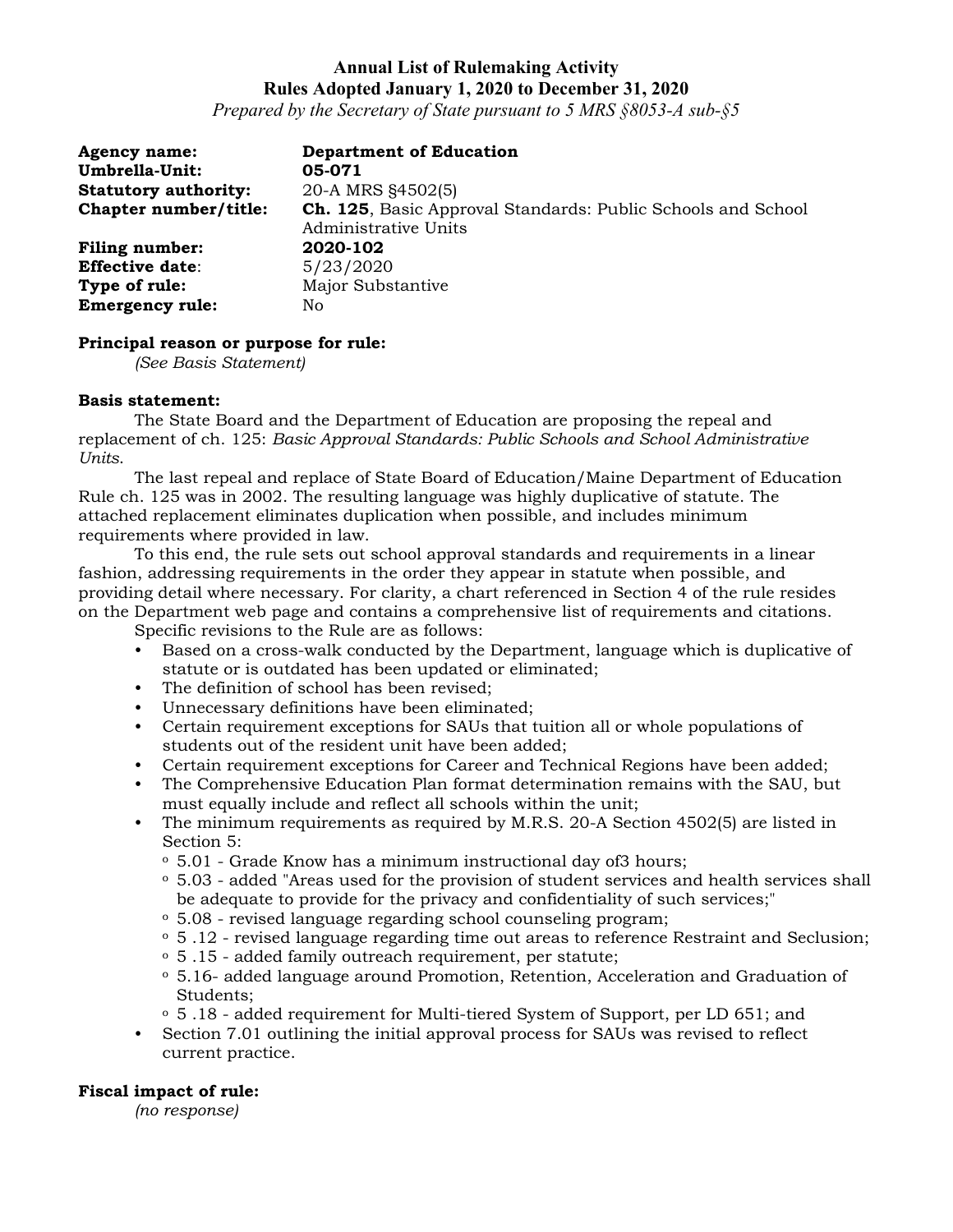*Prepared by the Secretary of State pursuant to 5 MRS §8053-A sub-§5*

| <b>Agency name:</b><br><b>Umbrella-Unit:</b> | <b>Department of Education</b><br>05-071                                                     |
|----------------------------------------------|----------------------------------------------------------------------------------------------|
| <b>Statutory authority:</b>                  | 20-A MRS §4504(3)                                                                            |
| Chapter number/title:                        | <b>Ch. 125</b> , Basic Approval Standards: Public Schools and School<br>Administrative Units |
| <b>Filing number:</b>                        | 2020-190                                                                                     |
| <b>Effective date:</b>                       | 8/24/2020                                                                                    |
| Type of rule:                                | Major Substantive                                                                            |
| <b>Emergency rule:</b>                       | Yes                                                                                          |

#### **Principal reason or purpose for rule:**

*(See Basis Statement)*

#### **Basis statement:**

Based on the uncertainties and the multiple modes of instruction that will be used across the State for the 2020-2021 school year as a result of the COVID-19 pandemic, and in response to feedback from educators, superintendents, families, student advocates and community members an amendment to the joint rule of the State Board of Education and the Maine Department of Education is being submitted as an emergency rule to address attendance expectations. In the emergency rule the Department and the State Board will redefine what constitutes an instructional day to remove the requirements of a 5 hour average over a two week minimum, while maintaining the 3 hour daily minimum in Section  $5.01(E)$ . A recent survey of Educators, School District Leadership, School Service providers and parents reflected a strong need for modification of attendance requirements to provide the flexibility needed to conduct classes in-person and remotely, synchronously and asynchronously.

This is an emergency because the schools are preparing to reopen, some in mid-August, and need to know what the requirements will be in order to address attendance in a consistent fashion. Due to the planned reopening in mid-August for many school administrative units, there is not sufficient time to follow the APA requirements of a hearing and a public comment period.

The emergency rule will be enforceable for up to one year from the date of filing.

#### **Fiscal impact of rule:**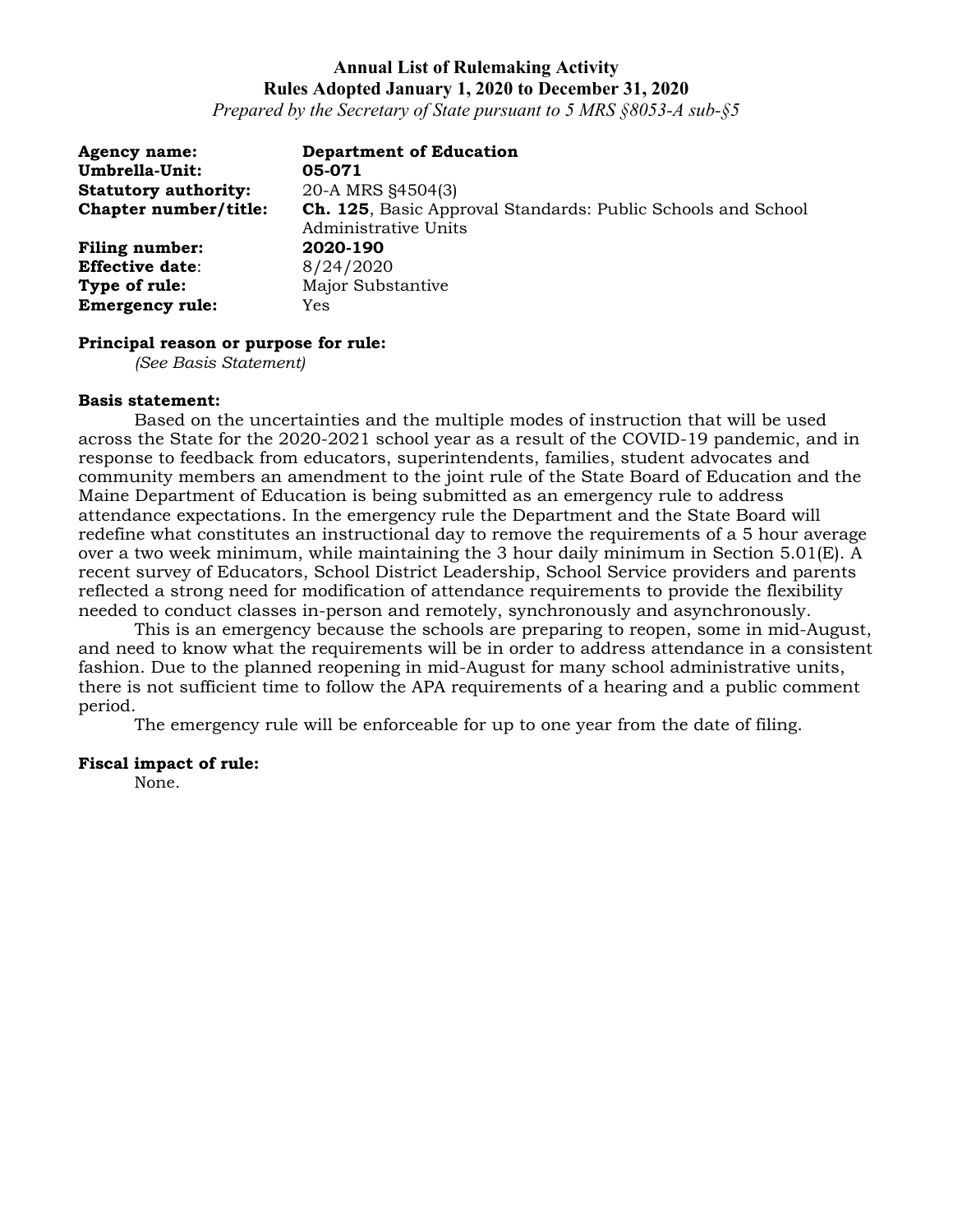*Prepared by the Secretary of State pursuant to 5 MRS §8053-A sub-§5*

| <b>Agency name:</b>         | <b>Department of Education</b>                                         |
|-----------------------------|------------------------------------------------------------------------|
| Umbrella-Unit:              | 05-071                                                                 |
| <b>Statutory authority:</b> | 20-A MRS §6211                                                         |
| Chapter number/title:       | <b>Ch. 132.</b> Learning Results: Parameters for Essential Instruction |
| <b>Filing number:</b>       | 2020-139                                                               |
| <b>Effective date:</b>      | 7/18/2020                                                              |
| Type of rule:               | Major Substantive                                                      |
| <b>Emergency rule:</b>      | No                                                                     |

#### **Principal reason or purpose for rule:**

As part of this revision, the English Language Arts, Math and Career and Education Development standards have been reformatted into our newly designed Maine Learning Results structure. This structure divides each content standards into three stages of development, childhood, pre-adolescence, and adolescence. Within these stages, we have also identified the associated grade levels, elementary, middle, high school. Additionally, we have standardized the language used so that the following three descriptors mean the same for each content area. These descriptors and their corresponding definitions are:

**Strand**: A body of knowledge in a content area identified by a simple title.

**Standard**: Enduring understandings and skills that students can apply and transfer to contexts that are new to the student.

**Performance Expectation**: Building blocks to the standard and measurable articulations of what the student understands and can do.

#### **Basis statement:**

As part of this revision, the English Language Arts, Mathematics, and Career and Education Development standards have been reformatted into our newly designed Maine Learning Results structure. This structure divides each content standards into three stages of development, childhood, pre-adolescence, and adolescence. Within these stages, we have also identified the associated grade levels, elementary, middle, high school. Additionally, we have standardized the language used so that the following three descriptors mean the same for each content area. These descriptors and their corresponding definitions are:

**Strand**: A body of knowledge in a content area identified by a simple title.

**Standard**: Enduring understandings and skills that students can apply and transfer to contexts that are new to the student.

**Performance Expectation**: Building blocks to the standard and measurable articulations of what the student understands and can do.

The Career and Education Development standards have been renamed, Life and Career Ready standards, and have been built from the implicit intent of the 2007 Career and Education Development Standards and explicitly articulate the interdependent relationships among the knowledge, skills, and attitudes of career development, academic learning, and the Maine Learning Results Guiding Principles. The standards articulate the symbiotic relationship among self-knowledge, self-management, aspirations, career awareness, planning and adaptability in ever-evolving life and career environments. The performance expectations of the Life and Career Ready standards are articulated in developmental progressions that reveal changes in the complexity of what a student can do in contexts that shift from classroom, to school, to local community, to global community all designed to lead to fluid expression of conceptual understandings and skill sets needed for post high school opportunities.

Minor adjustments to the Mathematics standards language has been made to fit in the provided template. The 8 mathematical practice standards were not changed during the reformatting but were connected to the guiding principles that are part of the Maine Learning Results. The initial structure of the Mathematics standards had grade level/grade spans, domains, cluster titles, content standards, and mathematical practice standards. The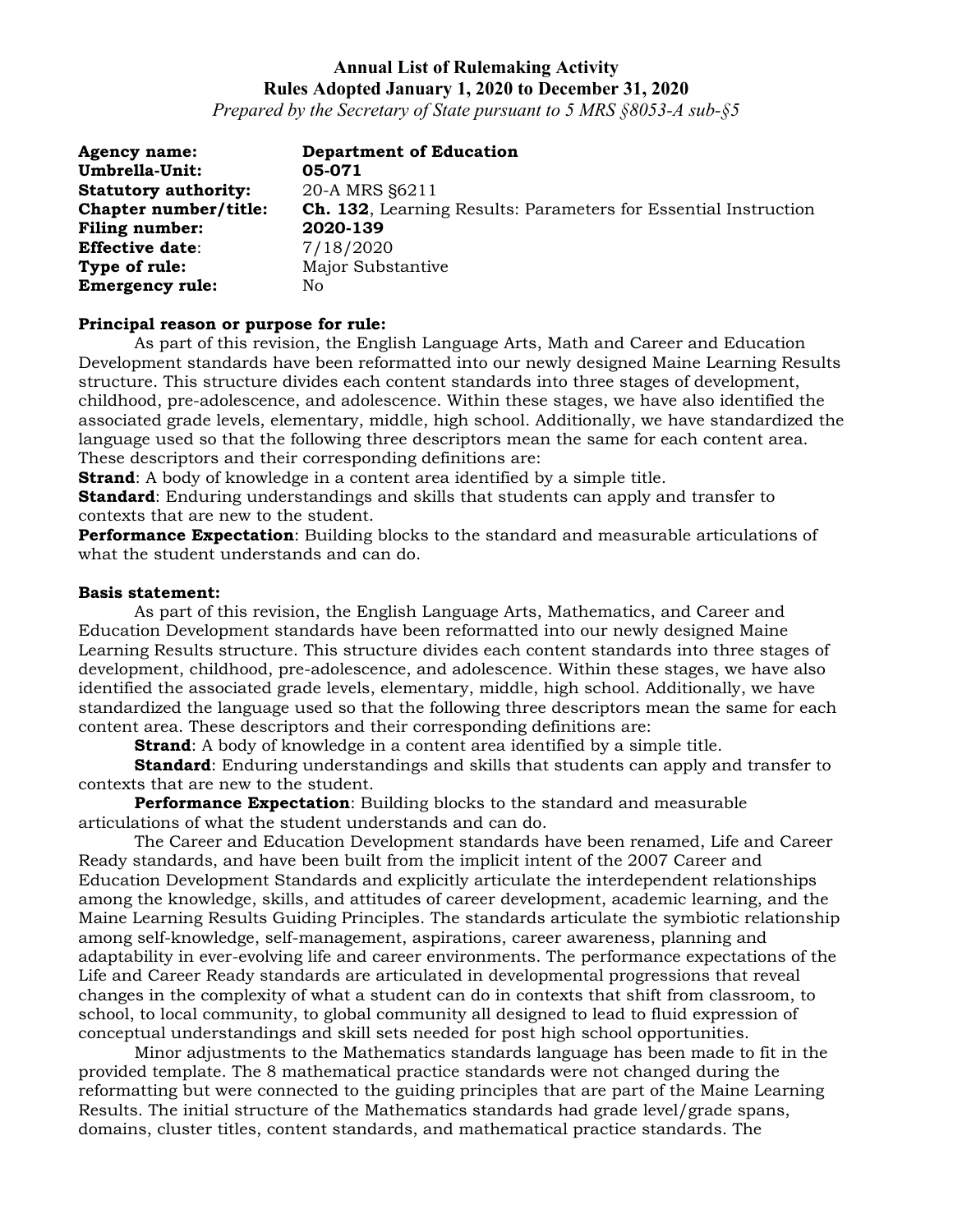*Prepared by the Secretary of State pursuant to 5 MRS §8053-A sub-§5*

reformatting of the standards resulting in relabeling the structure to now be grade level/grade span, strand, standard, performance expectations, and guiding principles/mathematical practice standards. Through this reformatting the number of standards were reduced and the vertical progression of learning within and across grade levels/spans were articulated. The original structure of the standards contained an overall total of 507 standards  $(K-12)$ , with 46 identified at the high school level as advanced standards. The new structure of the standards contains an overall total of 109 standards (K-12), with 12 identified at the high school level as advanced standards.

The English Language Arts standards have been revised to be streamlined and direct, reflecting the essential learning for ELA/literacy development. The standards are revised in teacher-friendly language and maintain the four strands currently found in the CCSS: reading, writing, speaking & listening, and language. The proposed speaking and listening standards have been condensed from six standards to four. Two standards for comprehension and collaboration combine expectations for listening to gain knowledge and evaluate speakers with digital literacy development to honor current learning opportunities and resources. The proposed reading standards are significantly reorganized. Three foundational skills standards currently separated from the reading standards are moved to the front of the reading strand with expectations for continued support of foundational skills throughout the literacy progressions. Three standards each for key ideas and details and for craft and structure remain but are expressed as essential concepts for literacy development and are no longer articulated in separate standards for literature, informational, history/social studies, or science/technical texts. The text-specific details will move to guidance and support instead of remaining as separate grade-specific performance expectations. Three standards for integration of knowledge and ideas are combined to reflect to primary areas of study for this category of literacy development. One standard for range of reading and level of text complexity has been moved to the reading preamble, a statement of overall intention for the development of reading skills. The final reading standard is the fourth foundational standard and addresses fluency as an expectation for K-12 development. The proposed writing standards represent the greatest change to the document and reflect the most critical aspects of developing strong writing skills. Ten standards are reduced to three: inquiry to build and present knowledge, process and production, and composing for audience and purpose. Range of writing, like reading, becomes a component of the strand preamble and articulates the expectations for writing development. The standards for text types and purposes move to guidance and support to provide teachers more flexibility in developing a variety of writing forms. The process and production standard incorporates the development of digital literacies and evolving use of technology. Composing for audience and purpose also reflects the development of digital literacy and wide variety of writing, composing, collaborating, and publishing opportunities presented to students today. The proposed writing standards do not articulate separate expectations for content writing development.

#### **Fiscal impact of rule:**